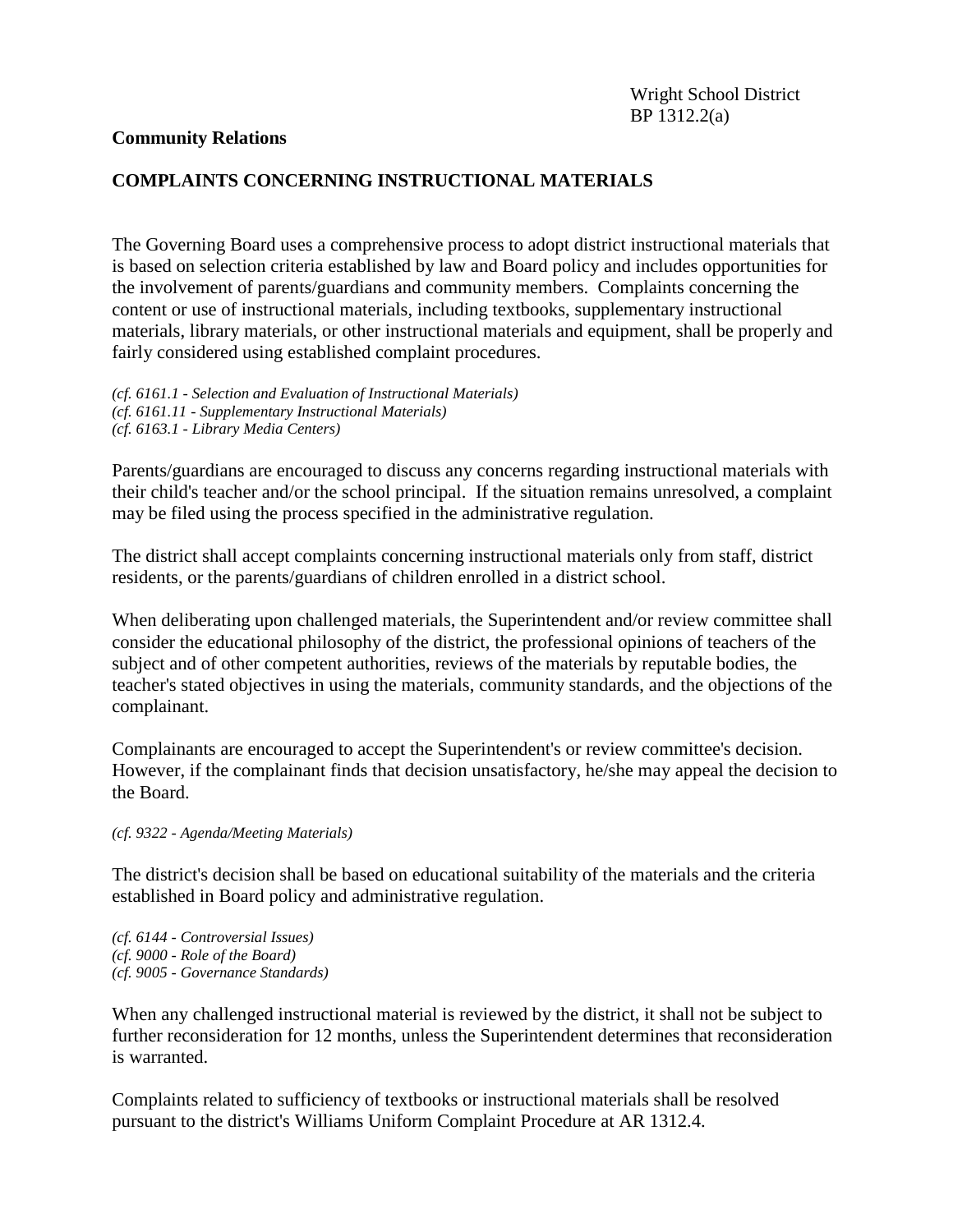# **COMPLAINTS CONCERNING INSTRUCTIONAL MATERIALS (concluded)**

*(cf. 1312.1 - Complaints Concerning District Employees)*

|  |  |  |  | (cf. 1312.3 - Uniform Complaint Procedures) |
|--|--|--|--|---------------------------------------------|
|--|--|--|--|---------------------------------------------|

|  |  | (cf. 1312.4 - Williams Uniform Complaint Procedures) |  |
|--|--|------------------------------------------------------|--|
|--|--|------------------------------------------------------|--|

| Legal Reference:             | <b>EDUCATION CODE</b>                                                               |
|------------------------------|-------------------------------------------------------------------------------------|
|                              | 18111 Exclusion of books by governing board                                         |
|                              | 35010 Control of district; prescription and enforcement of rules                    |
|                              | 60000 Power of governing board to select instructional material                     |
|                              | 60040-60047 Content requirements for instructional materials                        |
|                              | 60200-60206 Elementary school material - selection and adoption                     |
|                              | 60400 Secondary school textbooks - selection and adoption                           |
| <b>Management Resources:</b> | CALIFORNIA DEPARTMENT OF EDUCATION PROGRAM ADVISORIES                               |
|                              | 1002.90 Selection of Instructional Materials, CIL: 90/91-02                         |
|                              | CALIFORNIA DEPARTMENT OF EDUCATION PUBLICATIONS                                     |
|                              | Standards for Evaluation of Instructional Materials with Respect to Social Content, |
|                              | 1986 edition, revised 2001                                                          |
|                              | <b>WEB SITES</b>                                                                    |
|                              | $CSBA:$ http://www.csba.org                                                         |
|                              | California Department of Education, Curriculum and Instruction:                     |
|                              | http://www.cde.ca.gov/ci                                                            |
|                              |                                                                                     |

Revised: 03/12/91, 04/24/14 Adopted: 03/12/85 Reviewed: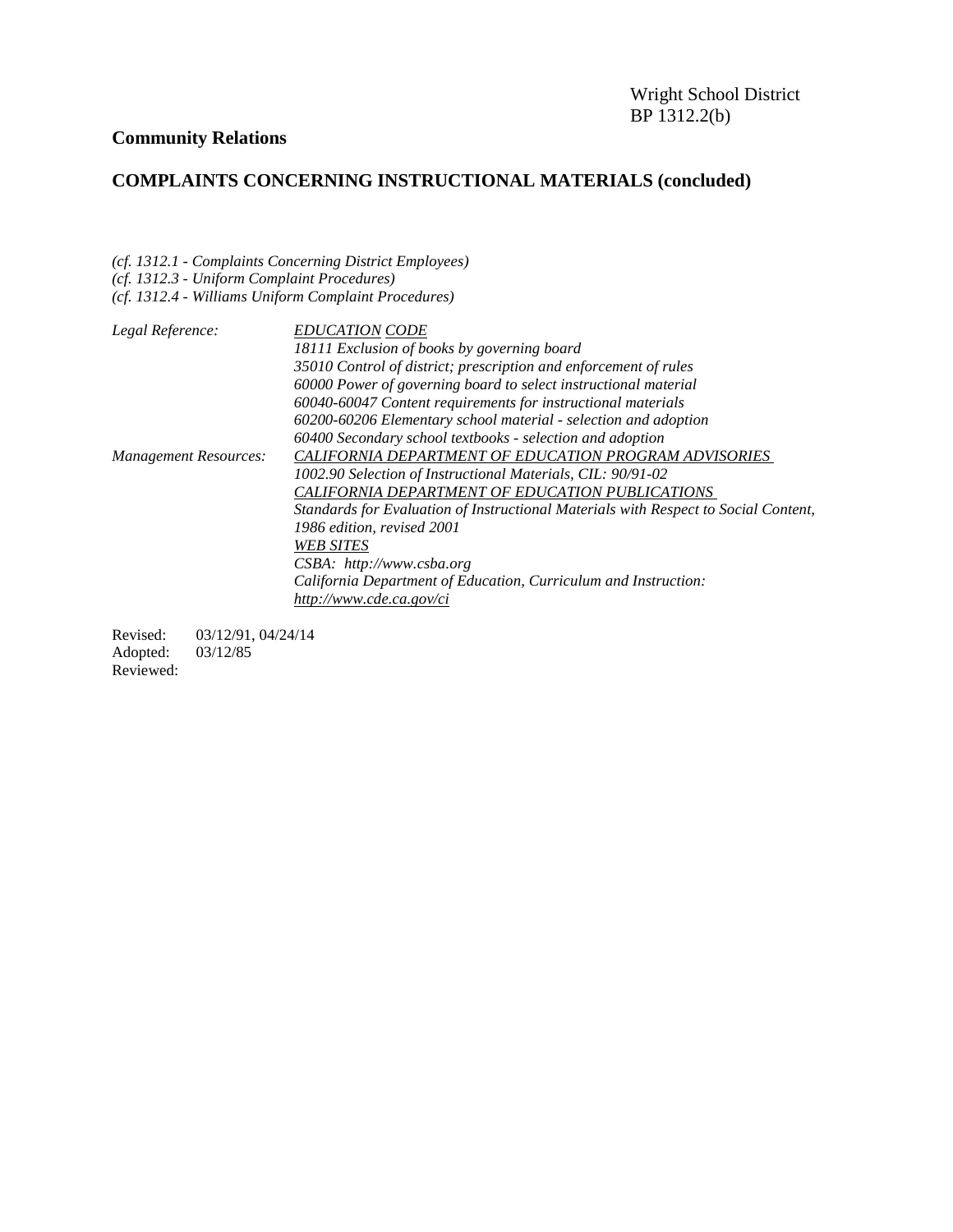# **QUEJAS ACERCA DE MATERIALES DE INSTRUCCION**

La Mesa Directiva usa un proceso comprensivo para adoptar materiales de instrucción del distrito que se basa en el criterio de selección establecido por la ley y política de la Mesa Directiva e incluye oportunidades para la participación de padres/tutores y miembros de la comunidad. Quejas acerca del contenido o uso de materiales de instrucción, incluyendo libros de texto, materiales de instrucción complementarios, materiales de la biblioteca, u otros materiales de instrucción y equipo, se considerarán apropiadamente y justamente usando los procedimientos de queja establecidos.

*(cf. 6161.1 - Selección y Evaluación de Materiales de Instrucción) (cf. 6161.11 - Materiales de Instrucción Complementarios) (cf. 6163.1 – Centros de los Medios de la Biblioteca)*

A los padres/tutores se les animan discutir cualquier preocupación sobre los materiales de instrucción con el maestro de su niño y/o el director de la escuela. Si la situación permanece no resuelta, una queja se puede archivar usando el proceso especificado en la regulación administrativa.

El distrito aceptará quejas sobre los materiales de instrucción sólo del personal, residentes del distrito, o los padres/tutores de los niños matriculados en una escuela del distrito.

Cuando se delibera sobre materiales impugnados, el Superintendente y/o el comité de revisión considerarán la filosofía educativa del distrito, las opiniones profesionales de la materia y de otras autoridades competentes, revisiones de los materiales por grupos acreditados, los objetivos declarados por el maestro en usar los materiales, los estándares de la comunidad, y las objeciones del demandante.

A los demandantes se les anima aceptar la decisión del Superintendente o del comité de revisión. Sin embargo, si el demandante encuentra que la decisión no es satisfactoria, él/ella puede apelar la decisión a la Mesa Directiva.

#### *(cf. 9322 –Materiales de Agenda/Reunión)*

La decisión del distrito se basará en lo apropiado educativo de los materiales y el criterio establecido en la política de la Mesa Directiva y regulación administrativa.

*(cf. 6144 – Asuntos Controversiales) (cf. 9000 – Papel de la Mesa Directiva) (cf. 9005 – Estándares de Control)*

Cuando cualquier material de instrucción impugnado se revisa por el distrito, no será sujeto a más consideración de nuevo por 12 meses, a menos que el Superintendente determina que es justificada una consideración de nuevo.

Quejas en relación a la suficiencia de libros de texto o materiales de instrucción se resolverá conforme al Procedimiento de Queja Uniforme Williams del distrito a AR 1312.4.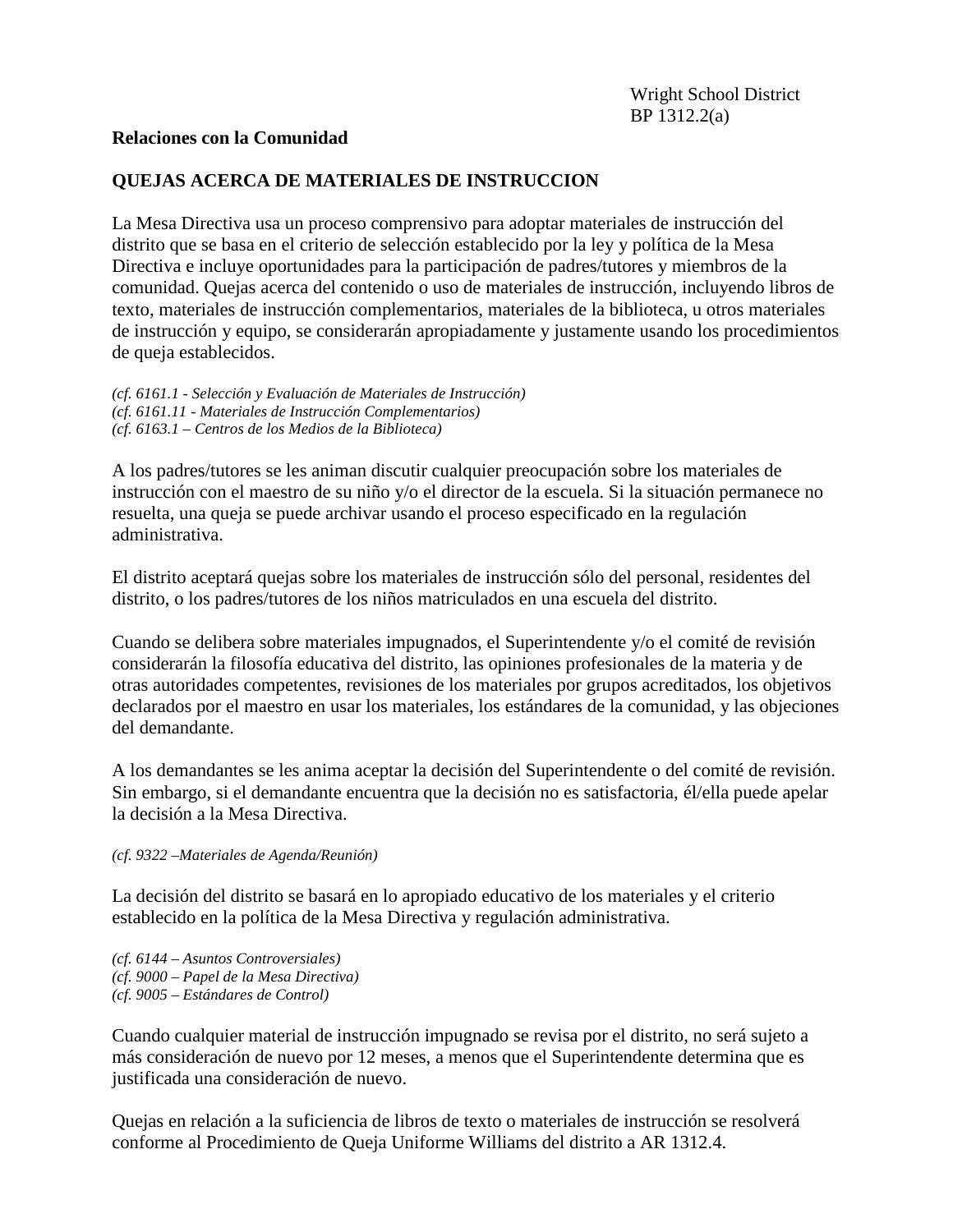# **QUEJAS ACERCA DE MATERIALES DE INSTRUCCIÓN (conclusión)**

*(cf. 1312.1 – Quejas Acerca de los Empleados del Distrito)*

*(cf. 1312.3 – Procedimientos de Quejas Uniformes)*

*(cf. 1312.4 – Procedimientos de Quejas Uniformes Williams)*

| Referencia Legal:               | <i>CODIGO EDUCATIVO</i>                                                          |
|---------------------------------|----------------------------------------------------------------------------------|
|                                 | 18111 Exclusión de libros por la mesa directiva                                  |
|                                 | 35010 Control del distrito; prescripción y cumplimiento de reglas                |
|                                 | 60000 Poder de la mesa directiva para seleccionar material de instrucción        |
|                                 | 60040-60047 Requisitos de contenido para material de instrucción                 |
|                                 | 60200-60206 Material de escuela primaria - selección y adopción                  |
|                                 | 60400 Libros de texto de escuela secundaria- selección y adopción                |
| <i>Fuentes Administrativas:</i> | PROGRAMA DE AVISOS DEL DEPARTAMENTO DE EDUCACION DE                              |
|                                 | <b>CALIFORNIA</b>                                                                |
|                                 | 1002.90 Selección de Materiales de Instrucción, CIL: 90/91-02                    |
|                                 | PUBLICACIONES DEL DEPARTAMENTO DE EDUCACION DE                                   |
|                                 | <b>CALIFORNIA</b>                                                                |
|                                 | Estándares para Evaluación de Materiales de Instrucción con Respeto al Contenido |
|                                 | Social,                                                                          |
|                                 | 1986 edición, modificado2001                                                     |
|                                 | SITIOS DE LA RED                                                                 |
|                                 | CSBA: http://www.csba.org                                                        |
|                                 | Departamento de Educación de California, Currículum e Instrucción:               |
|                                 | http://www.cde.ca.gov/ci                                                         |

Modificado: 03/12/91, 04/24/14 Adoptado: 03/12/85 Repasado: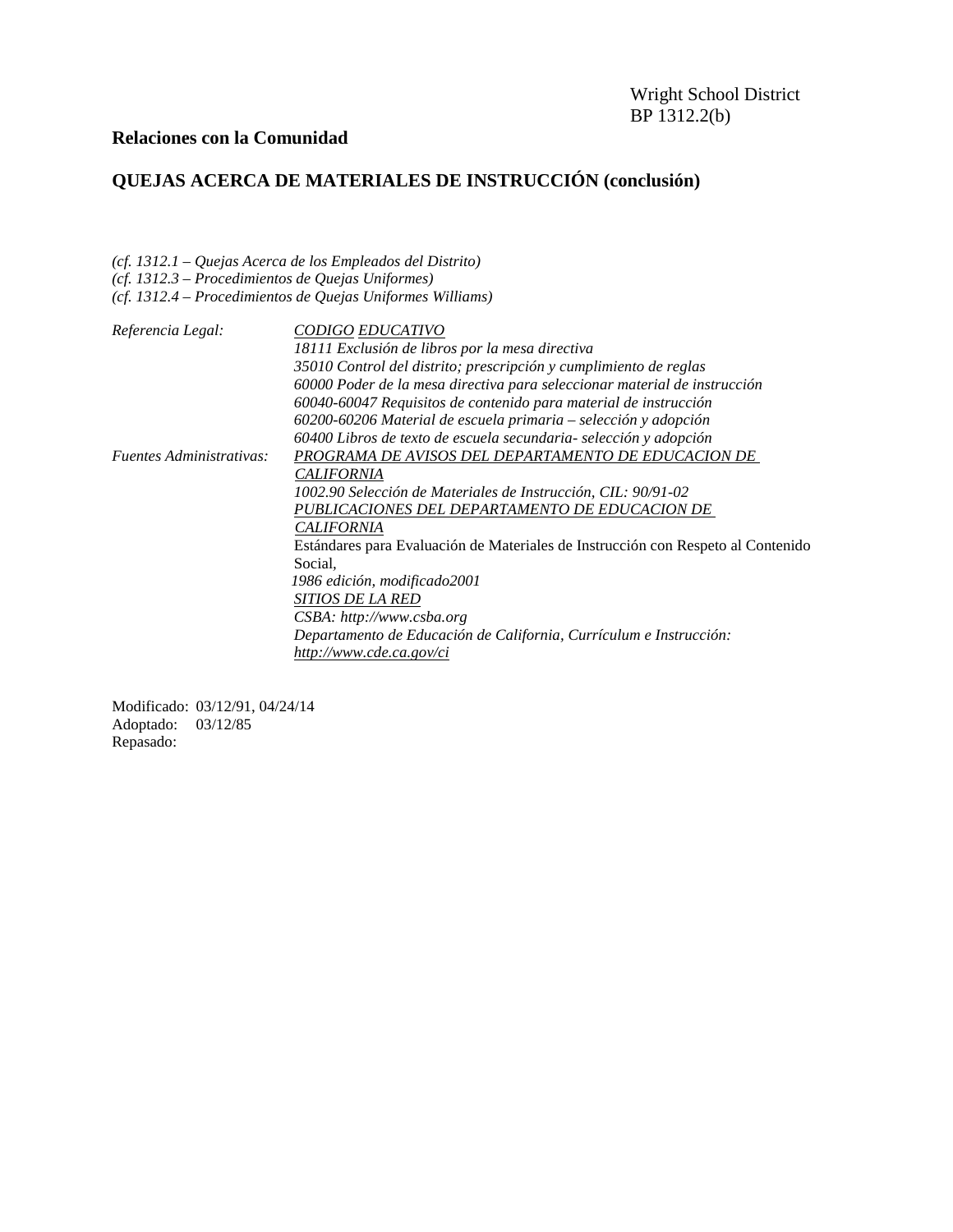# **COMPLAINTS CONCERNING INSTRUCTIONAL MATERIALS**

# **Step 1: Informal Complaint**

If a staff member, district resident, or parent/guardian of a student enrolled in a district school has a complaint regarding the content or use of any specific instructional material, he/she shall informally discuss the material in question with the principal.

## **Step 2: Formal Complaint**

If the complainant is not satisfied with the principal's initial response, he/she shall present a written complaint to the principal. Complaints regarding printed material shall name the author, title, and publisher and shall identify the objection by page and item numbers. In the case of nonprinted material, written information specifying the precise nature of the objection shall be given. Complainants shall sign all complaints and provide identifying information so that the district is able to make a proper reply. Anonymous complaints will not be accepted.

Upon receiving a complaint, the principal shall acknowledge its receipt and answer any questions regarding procedure. The principal then shall notify the Superintendent or designee and the teacher(s) involved of the complaint.

During the investigation of the complaint, the challenged material may remain in use until a final decision has been reached. However, upon request of the parent/guardian who has filed the complaint, his/her child may be excused from using challenged materials until a resolution has been reached. The teacher shall assign the student an alternate material of equal merit.

#### **Step 3: Superintendent Determination**

The Superintendent or designee shall determine whether a review committee should be convened to review the complaint.

If the Superintendent or designee determines that a review committee is not necessary, he/she shall issue a decision regarding the complaint.

# **Step 4: Review Committee**

If the Superintendent or designee determines that a review committee is necessary, he/she shall appoint a committee composed of administrators and staff members selected from relevant instructional and administrative areas. The Superintendent or designee may also appoint community members to serve on the committee.

The review committee shall review the criteria specified in Board policy and shall determine the extent to which the challenged material supports the curriculum, the educational appropriateness of the material, and its suitability for the age level of the student.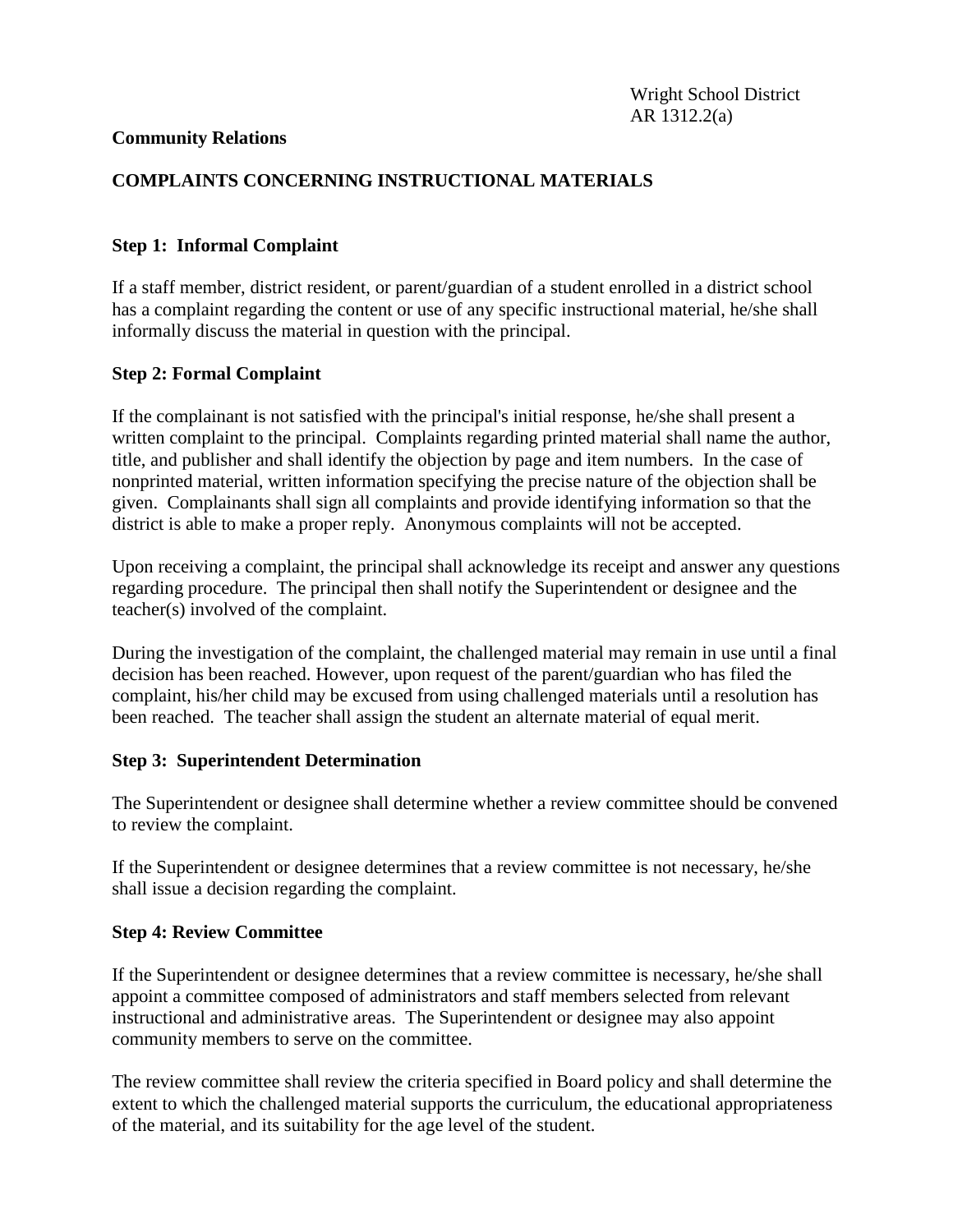# **COMPLAINTS CONCERNING INSTRUCTIONAL MATERIALS (concluded)**

Within 30 days of being convened, the review committee shall summarize its findings in a written report. The Superintendent or designee shall notify the complainant of the committee's decision within 15 days of receiving the committee's report.

## **Step 5: Appeal to the Governing Board**

If the complainant remains unsatisfied, he/she may appeal the Superintendent's or the review committee's decision to the Board. The Board's decision shall be final.

*(cf. 9322 - Agenda/Meeting Materials)*

06/25/14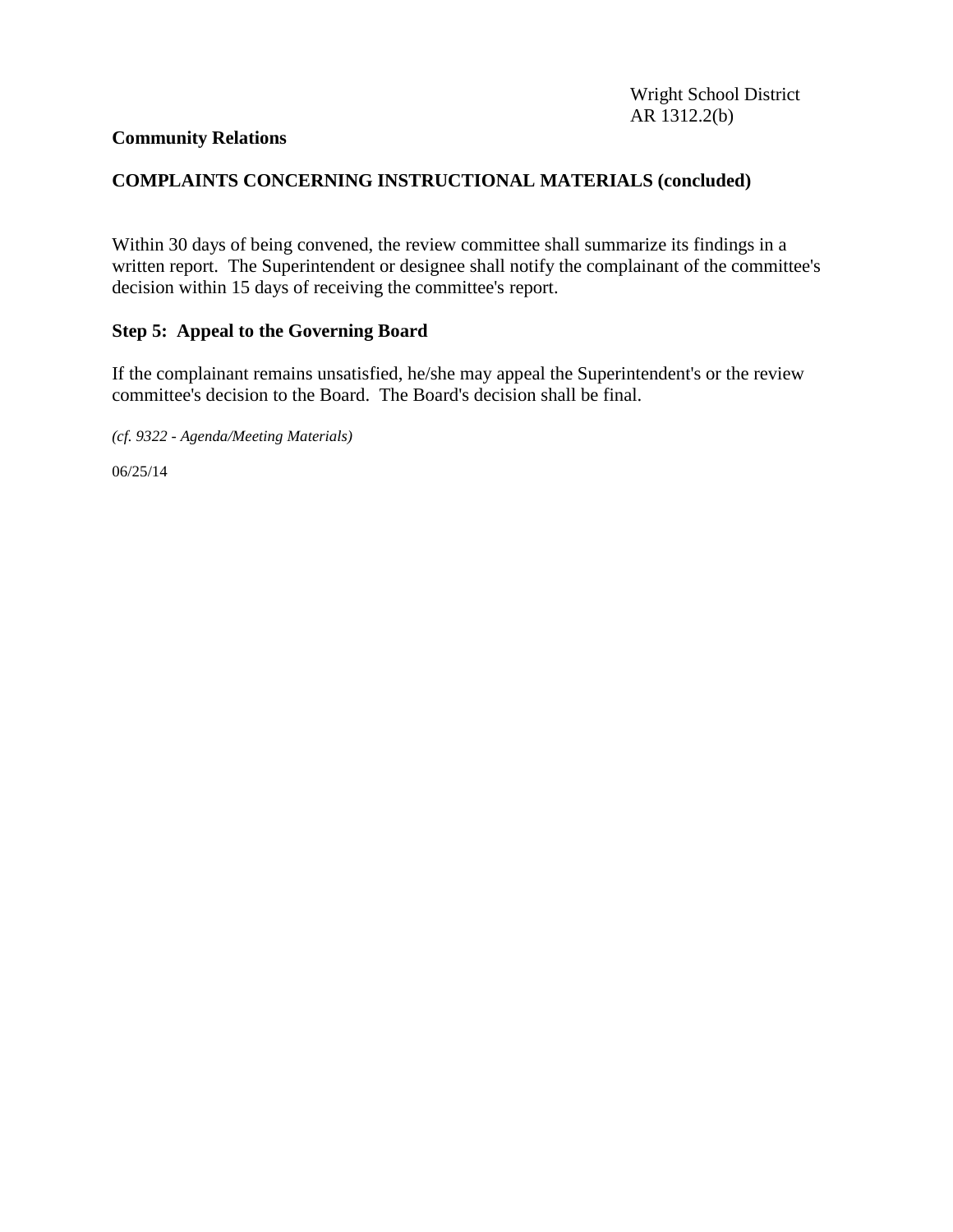# **QUEJAS ACERCA DE MATERIALES DE INSTRUCCION**

#### **Etapa 1: Queja Informal**

Si un miembro del personal, residente del distrito o padre/tutor de un estudiante matriculado en una escuela del distrito tiene una queja sobre el contenido o uso de cualquier material de instrucción específica, él/ella discutirá informalmente el material discutible con el director.

## **Etapa 2: Queja Formal**

Si el demandante no está satisfecho con la respuesta inicial del director, él/ella presentará una queja por escrito al director. Quejas sobre el material impreso nombrará el autor, titulo, y editorial e identificará la objeción por página y los números de los puntos. En caso de material no impreso, información escrita especificando la índole exacta de la objeción se dará. Los demandantes firmarán todas las quejas y proporcionarán información de identificación para que el distrito pueda hacer una respuesta apropiada. Quejas anónimas no se aceptarán.

Al recibir una queja, el director reconocerá su recibo y contestar cualquier pregunta sobre procedimiento. El director entonces avisará al Superintendente o el nombrado y lo(s) maestro(s) involucrados de la queja.

Durante la investigación de la queja, el material impugnado puede permanecer en uso hasta que una decisión final se ha hecho. Sin embargo, a solicitarse por el padre/tutor quien archiva la queja, su niño puede estar excusado de usar los materiales impugnados hasta que una resolución se ha hecho. El maestro asignará al estudiante a un material alternativo igualdad de mérito.

#### **Etapa 3: Determinación de Superintendente**

El Superintendente o el nombrado determinarán si un comité de revisión se debe convocarse para repasar la queja.

Si el Superintendente o el nombrado determinan que un comité de revisión no es necesario, él/ella hará una decisión sobre la queja.

#### **Etapa 4: Comité de Revisión**

Si el Superintendente o el nombrado determinan que un comité de revisión es necesario, él/ella nombrará un comité que consta de administradores y miembros del personal seleccionados de áreas de instrucción y administrativas pertinentes. El Superintendente o el nombrado también pueden nombrar miembros de la comunidad para servir en el comité.

El comité de revisión repasará el criterio especificado en la política de la Mesa Directiva y determinará el alcance a cual el material impugnado apoya al currículum, lo apropiado educativo del material, y lo apropiado para el nivel de la edad del estudiante.